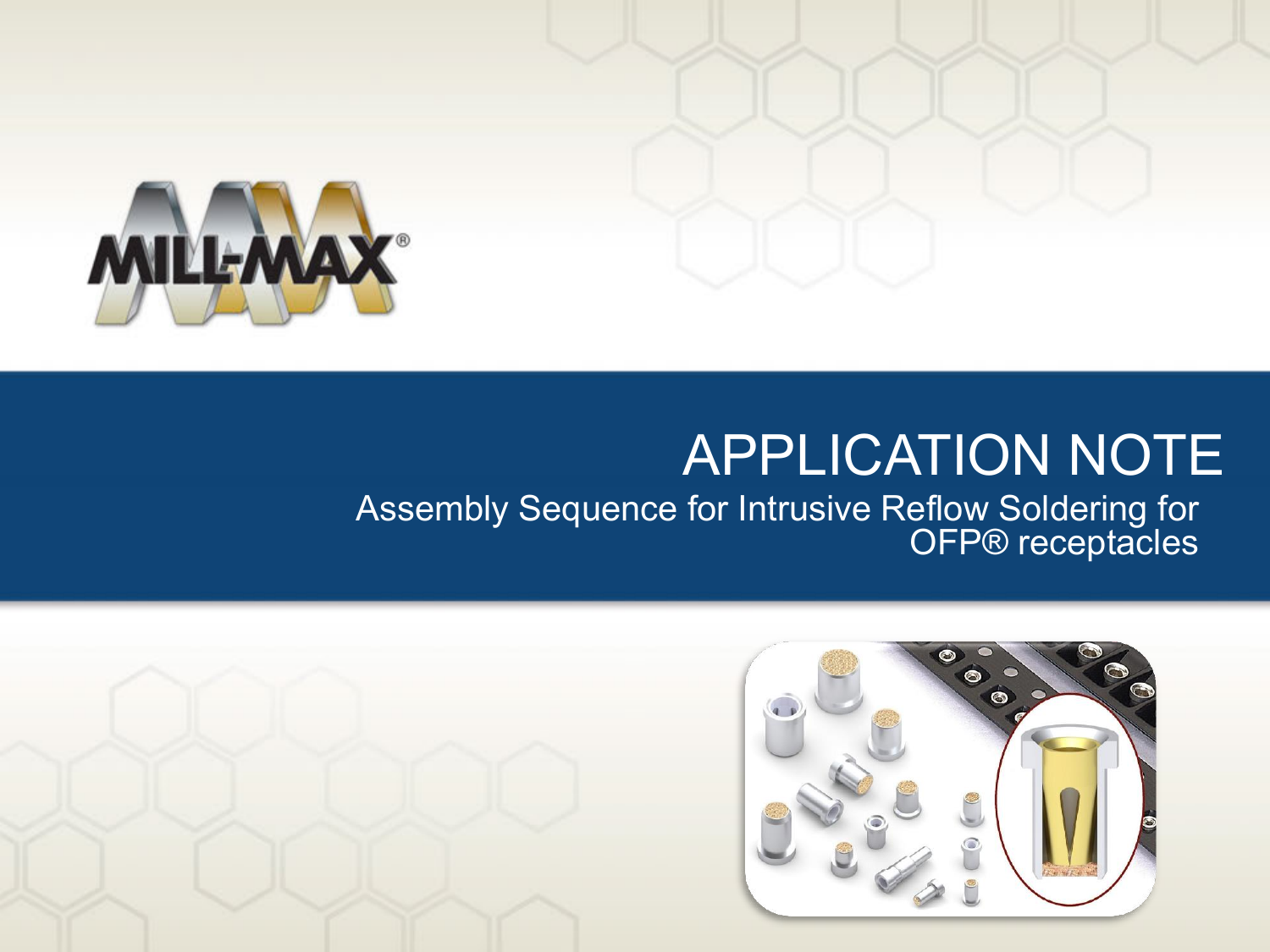#### **What are Organic Fibre Plug® Receptacles?**





- Designed for hand, wave or reflow soldering. The organic fibre plug® prevents solder, paste or flux from contaminating the spring contact.
- After soldering, the organic fibre plug<sup>®</sup> is pushed out of the receptacle when the component is plugged in.
- Supplied as discrete receptacles or on carrier tape per EIA-481 for industry standard pick and place machines.
	- All Mill-Max receptacles use a precisionmachined brass housing with a press-fit beryllium copper "multi-finger" contact (heat-treated BeCu is the best electrical spring contact material.)

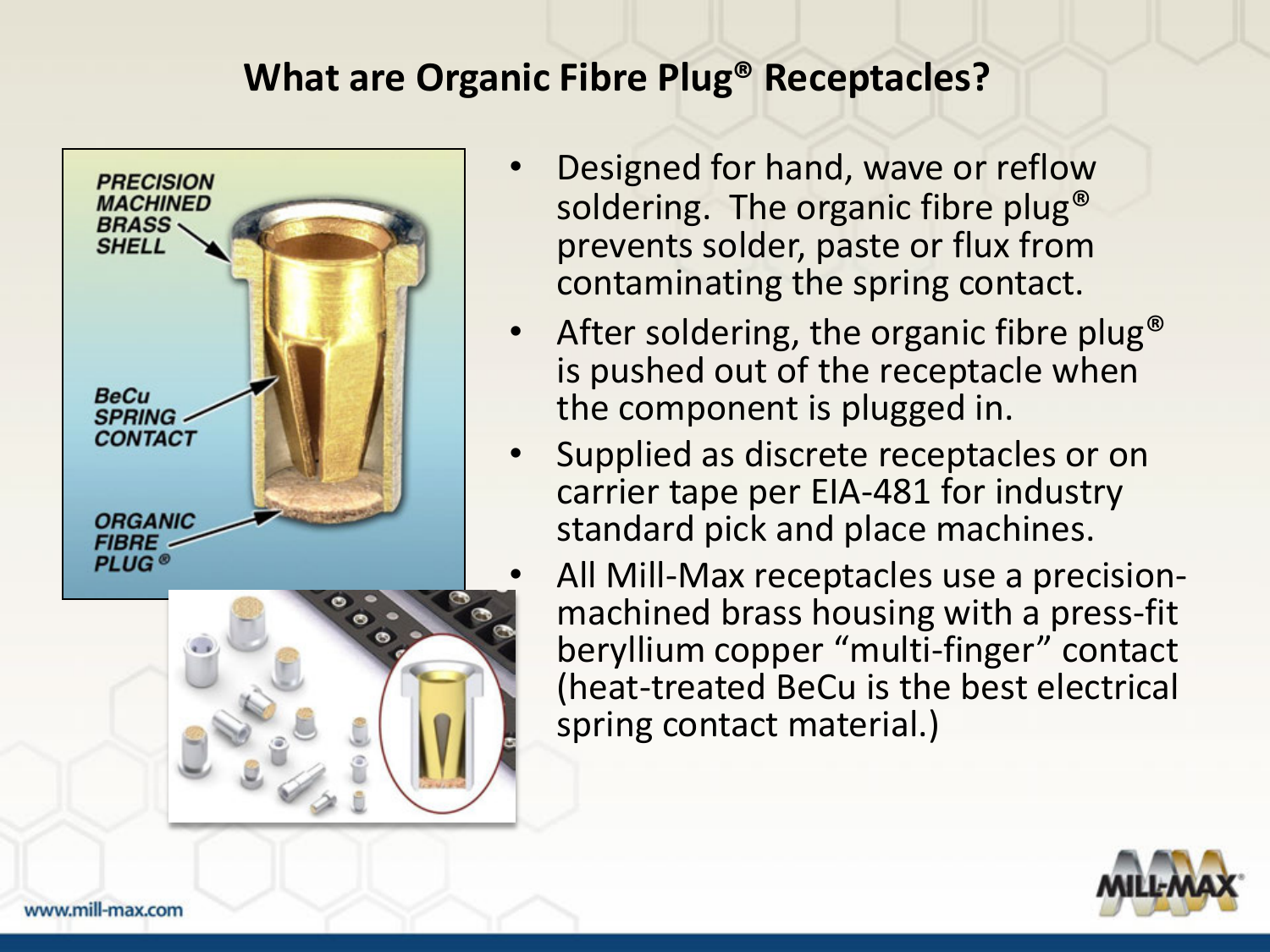#### **What is Intrusive Reflow?**

Intrusive reflow (also called "pin-in-paste") is a technique of using conventional through-hole components in a reflow soldering process.

The receptacles are placed into plated-through-holes in the circuit board (solder paste has previously been screen printed on pads adjacent to the holes) and the board is reflowed in the same pass as other SMT components.

Solder will fill the plated-through-holes and achieve solder joints as reliable as wave soldering. The OFP® barrier prevents solder paste from being picked up inside the contact during pick'n place assembly. "Overprinting paste on the solder mask can be used to adjust the volume of paste required to fill each hole.



Source: http://www.ami.ac.uk/courses/topics/0226\_pip/

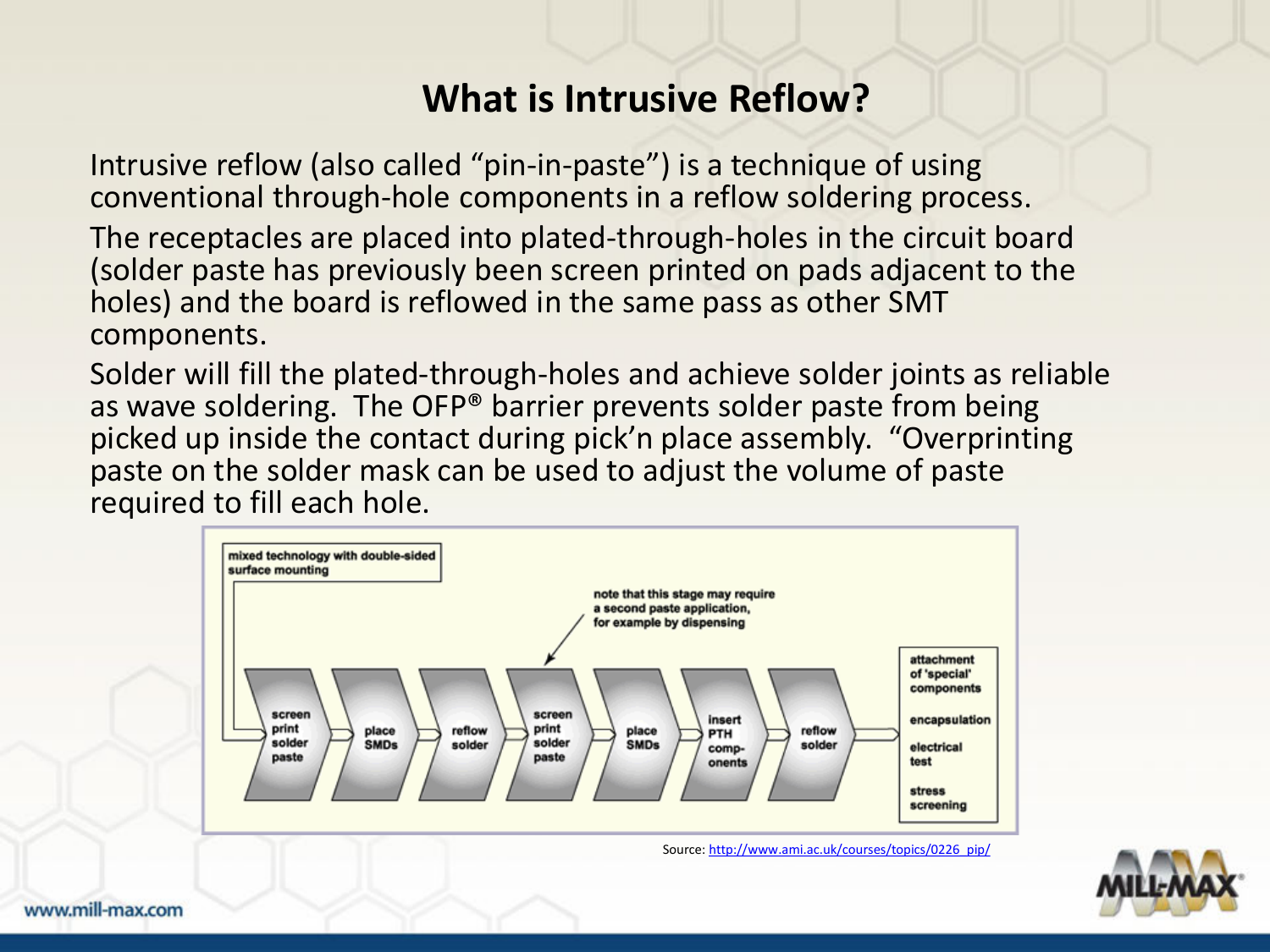- 1. Start with a printed circuit board having platedthrough-holes .005" larger than the receptacles.
- 2. Screen solder paste onto the pads adjacent to the holes.



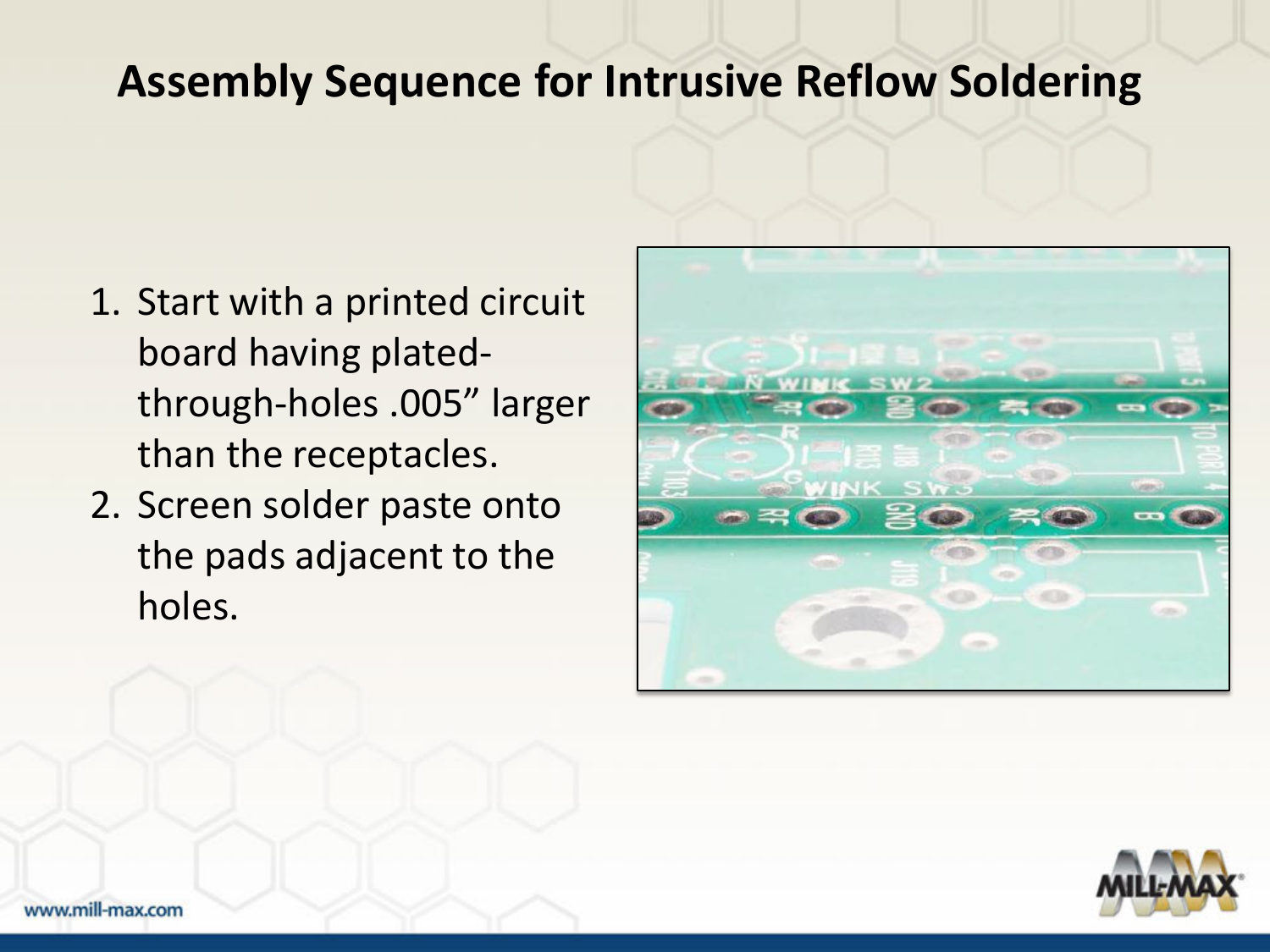3. Vacuum pick receptacle from EIA-481 standard carrier tape.



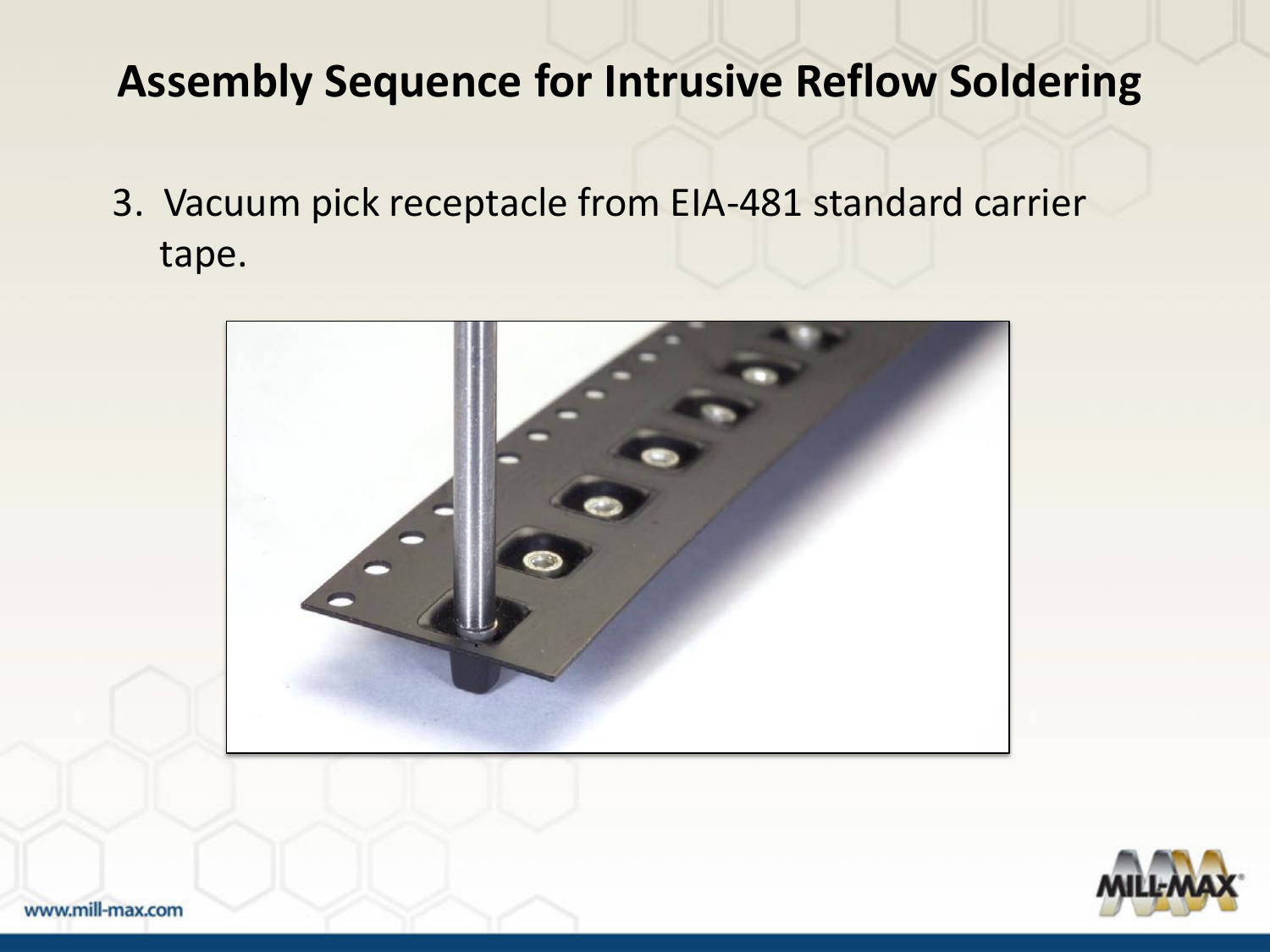4. Place receptacles into circuit board.





www.mill-max.com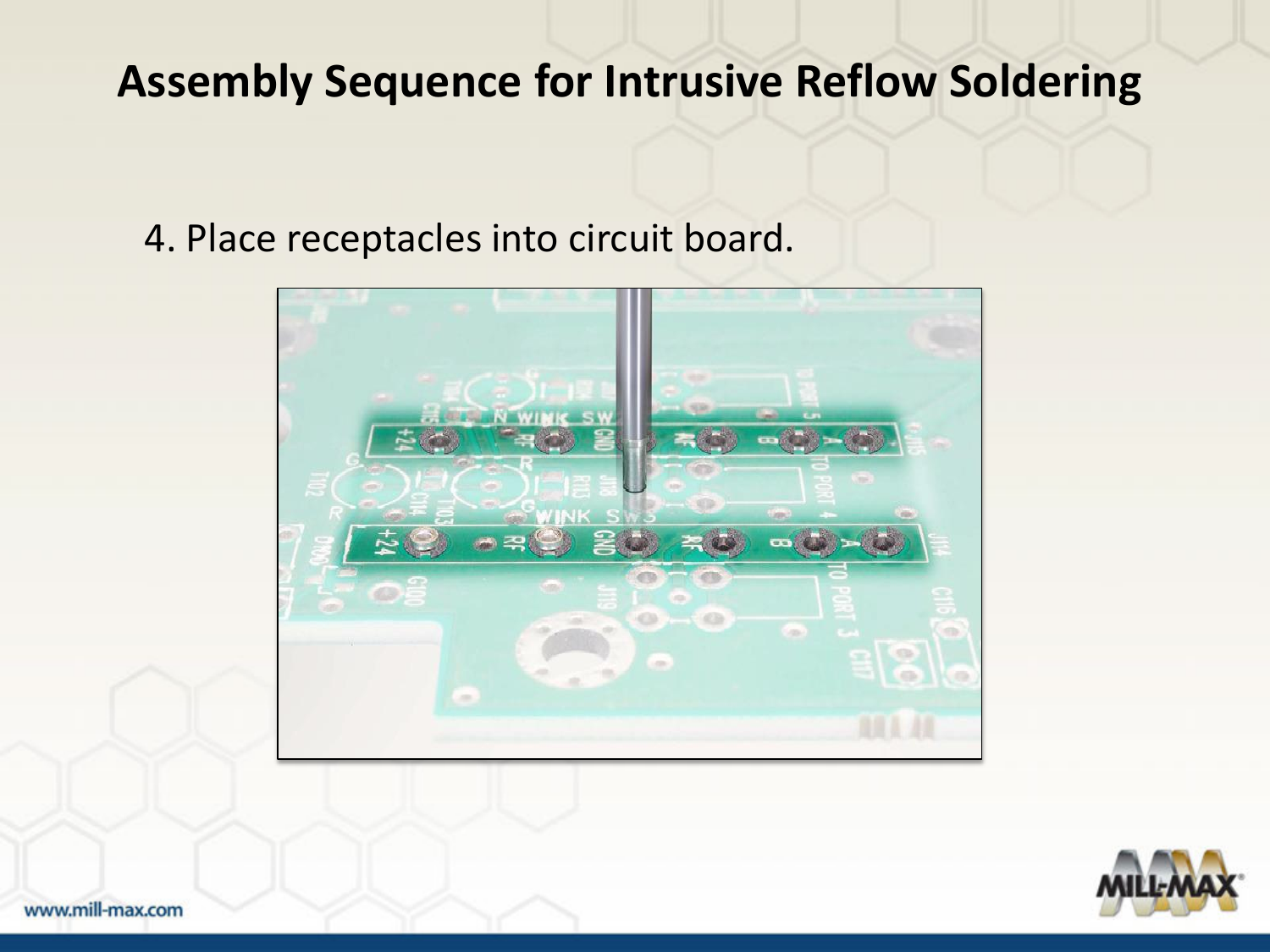5. Reflow completely assembled circuit board in a SMT conveyor oven.



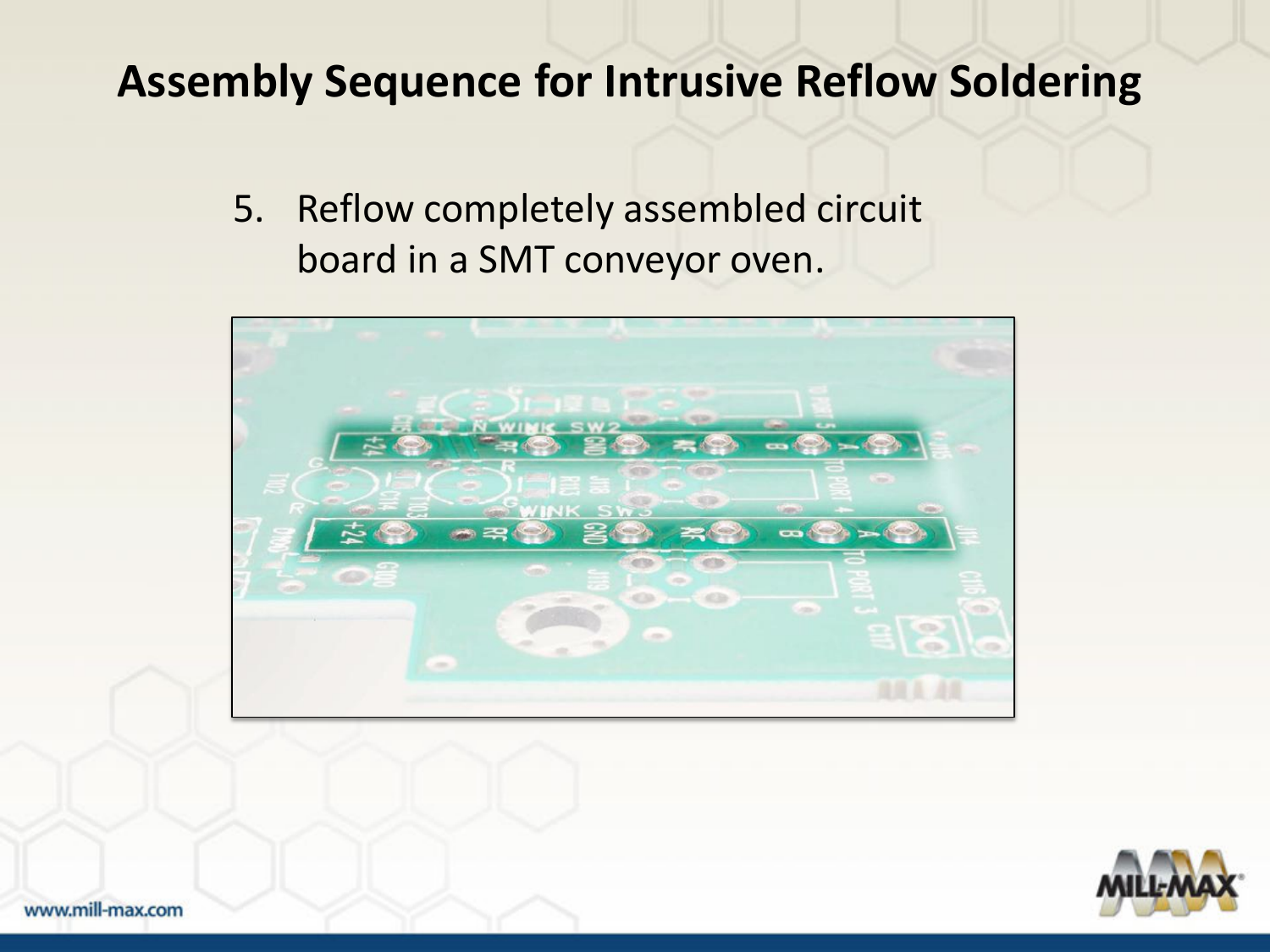6. Install leaded component into receptacles.



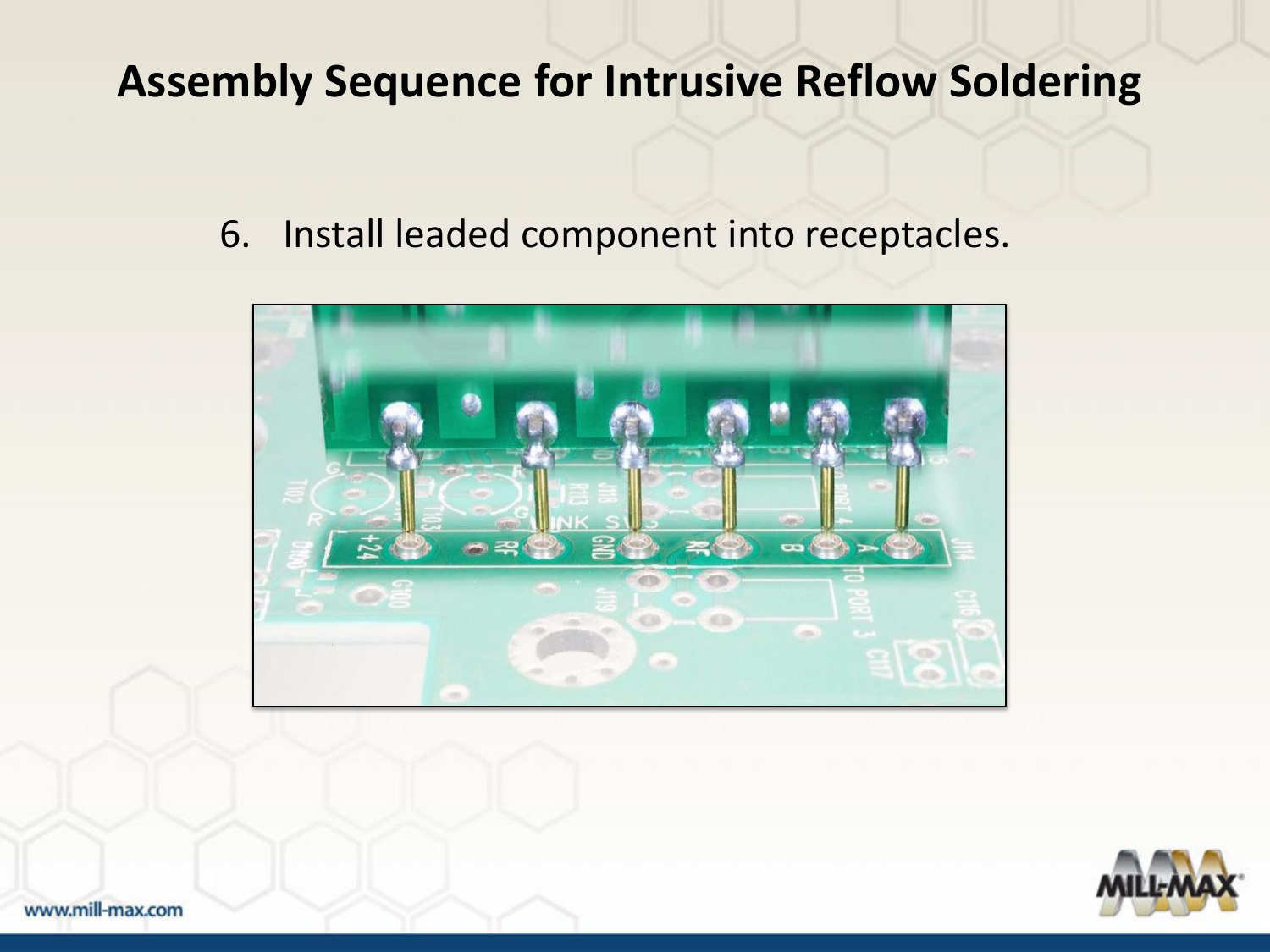7. The component leads will push out the organic fibre plugs.